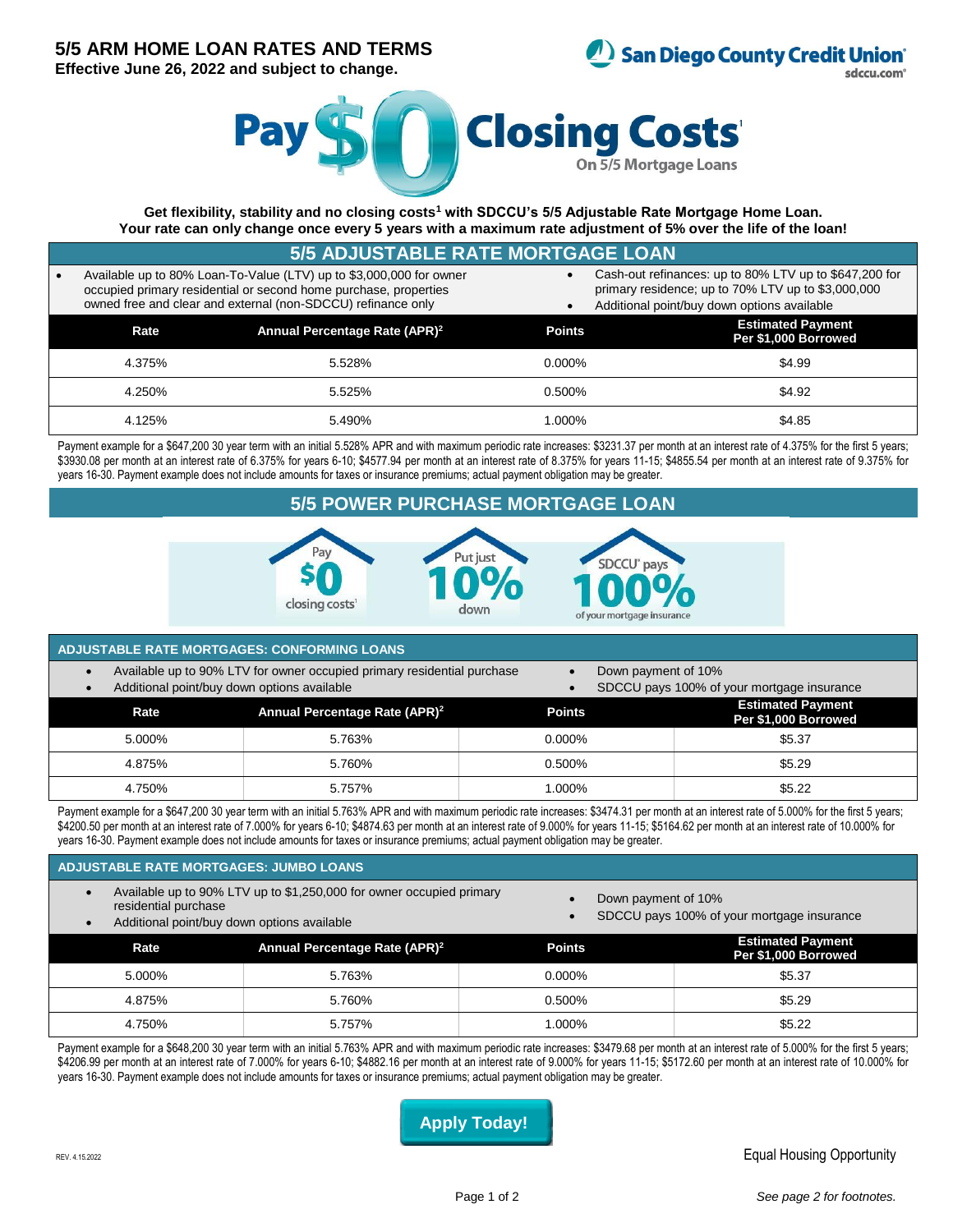## **5/5 ARM HOME LOAN RATES AND TERMS Effective June 26, 2022 and subject to change.**



*Continued…*

1No Closing Costs offer available for owner occupied primary residential and second home purchases, properties owned free and clear and external (non-SDCCU) refinances only. Refinance and second home refinancing not available on Power Purchase loans. Existing SDCCU® home loans may be refinanced to the 5/5 ARM but are not eligible for the No Closing Costs offer. SDCCU will pay your closing costs including but not limited to: lender's title insurance, title services, appraisal, tax service, credit report, flood certification and recording fees. Paid closing costs do not include pre-paid interest, rate lock extension, rate re-lock, rate float down, homeowners insurance, initial escrow deposit, owner's title insurance, or city and/or county transfer tax. Primary residential purchase transactions where seller and/or agent contributions are provided will be applied to the non-recurring closing costs first. In the event seller/agent contributions do not cover all eligible closing costs, SDCCU will cover any eligible remaining costs. Borrower may select escrow and/or title company. Other restrictions may apply. Reimbursement of closing costs: if the loan is paid off within 36 months of origination, a prorated amount of closing costs will be added to the loan payoff amount. SDCCU will not reimburse for any unused seller/agent contributions.

<sup>2</sup>Rates and APRs accurate as of the date shown above. The rates shown are fixed for 5 years, then become adjustable and may increase or decrease once every 5 years. Maximum rate adjustment is 2% per five years and 5% over the life of the loan. The interest rate quoted is determined by the weekly average yield on the United States Treasury, securities adjusted to a constant maturity of five years (CMT) as made available by the Federal Reserve Board plus a margin of 2.75%. Verification of income, credit, assets, homeowners insurance, hazard, and, if applicable, flood insurance required. APRs, rates, terms and conditions are subject to change.

Rates shown are not intended to be a commitment to the loan type or amount for which you may qualify. Certain terms and conditions may apply. Programs available for residential single family, townhouse, condo or PUD properties located in California. Subject to approval.

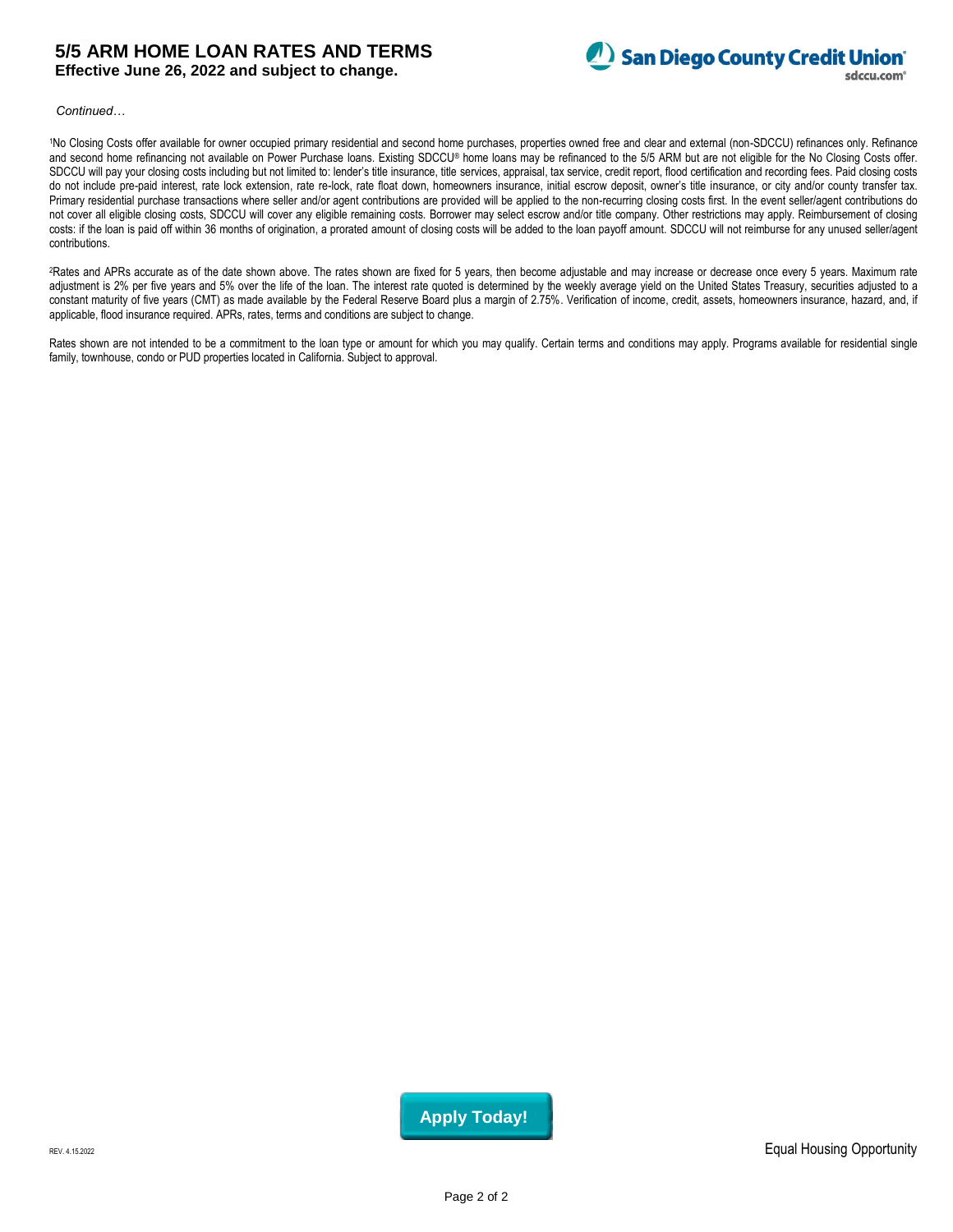# **ADJUSTABLE RATE HOME LOAN RATES AND TERMS**

**Effective June 26, 2022 and subject to change.**



## **SDCCU® ADJUSTABLE RATE HOME LOANS FEATURE:**

- **No risk-based pricing**
- Low CAPs  $(CMT = 2/2/6^1)$
- **Free 90-day rate lock<sup>2</sup>**
- **Low closing costs**
- **Loans up to \$3,000,000**
- **Additional point/buy down options available**

SDCCU offers tremendous flexibility in qualifying you for an affordable home loan in part because we do not rely on risk-based pricing on our adjustable rate programs. Rates and APRs quoted below are for up to 80% loan-to-value (LTV) on owner-occupied single family residences and second homes.

## **ADJUSTABLE RATE MORTGAGES: CONFORMING LOANS (Purchase or Refinance)**

Conforming loan limit up to \$647,200.

- Primary residences:
	- Purchases and refinances up to 90% LTV.
- Second homes:

Cash-out refinances up to 80% LTV.

| . |  |  |                     |
|---|--|--|---------------------|
|   |  |  | $\bullet$ Purchases |

and rate/term refinances up to 80% LTV. Cash-out refinances up to 65% LTV.

| Loans Amortized Over 30 Years. | Rate   | <b>Annual Percentage</b><br>Rate (APR) | <b>Points</b> | <b>Estimated Payment</b><br>Per \$1,000 Borrowed |
|--------------------------------|--------|----------------------------------------|---------------|--------------------------------------------------|
| <b>5/1 CMT</b>                 | 4.250% | 5.201%                                 | 0.000         | \$4.92                                           |
|                                | 4.125% | 5.198%                                 | 0.500         | \$4.85                                           |
|                                | 4.000% | 5.194%                                 | 1.000         | \$4.77                                           |
| <b>7/1 CMT</b>                 | 4.500% | 5.152%                                 | 0.000         | \$5.07                                           |
|                                | 4.375% | 5.134%                                 | 0.500         | \$4.99                                           |
|                                | 4.250% | 5.117%                                 | 1.000         | \$4.92                                           |

## **ADJUSTABLE RATE MORTGAGES: JUMBO LOANS (Purchase or Refinance)**

Available for all counties:

 Purchases or refinances up to 90% LTV with a maximum loan amount of \$970,800 for primary residence only. • Cash-out refinances up to 70% LTV. • Purchases or refinances up to 80% LTV with a maximum loan amount of \$3,000,000.

## **ADJUSTABLE RATE MORTGAGES: JUMBO LOANS FOR SECOND HOMES (Purchase or Refinance)**

Available for all counties:

• Purchases or rate/term refinances up to 80% LTV with a maximum loan amount of \$3,000,000. • Cash-out refinances up to 65% LTV.

| <b>Loans Amortized Over 30 Years.</b> | Rate   | <b>Annual Percentage</b><br>Rate (APR) | <b>Points</b> | <b>Estimated Payment</b><br>Per \$1,000 Borrowed |
|---------------------------------------|--------|----------------------------------------|---------------|--------------------------------------------------|
| <b>5/1 CMT</b>                        | 4.250% | 5.201%                                 | 0.000         | \$4.92                                           |
|                                       | 4.125% | 5.198%                                 | 0.500         | \$4.85                                           |
|                                       | 4.000% | 5.194%                                 | 1.000         | \$4.77                                           |
|                                       | 4.500% | 5.151%                                 | 0.000         | \$5.07                                           |
| <b>7/1 CMT</b>                        | 4.375% | 5.134%                                 | 0.500         | \$4.99                                           |
|                                       | 4.250% | 5.117%                                 | 1.000         | \$4.92                                           |

1Index is Constant Maturity Treasury (CMT) + 2.75% Margin - maximum cap of 2% per year and 6% over the life of the loan. <sup>2</sup>Rate lock available with a specific property identified.

90% financing available for single family residences only with a maximum 30-year term on conforming adjustable mortgage products with Mortgage Insurance. Rates and APRs subject to change any time without notice. Rates shown are not intended to be a commitment to the loan type or amount for which you may qualify. Certain terms and conditions may apply. The APRs for ARMs in this disclosure are based on the weekly average yield on United States Treasury securities adjusted to a constant maturity of one year, as made available by the Federal Reserve Board. Programs available for residential single family, townhouse, condo or PUD properties located in California.

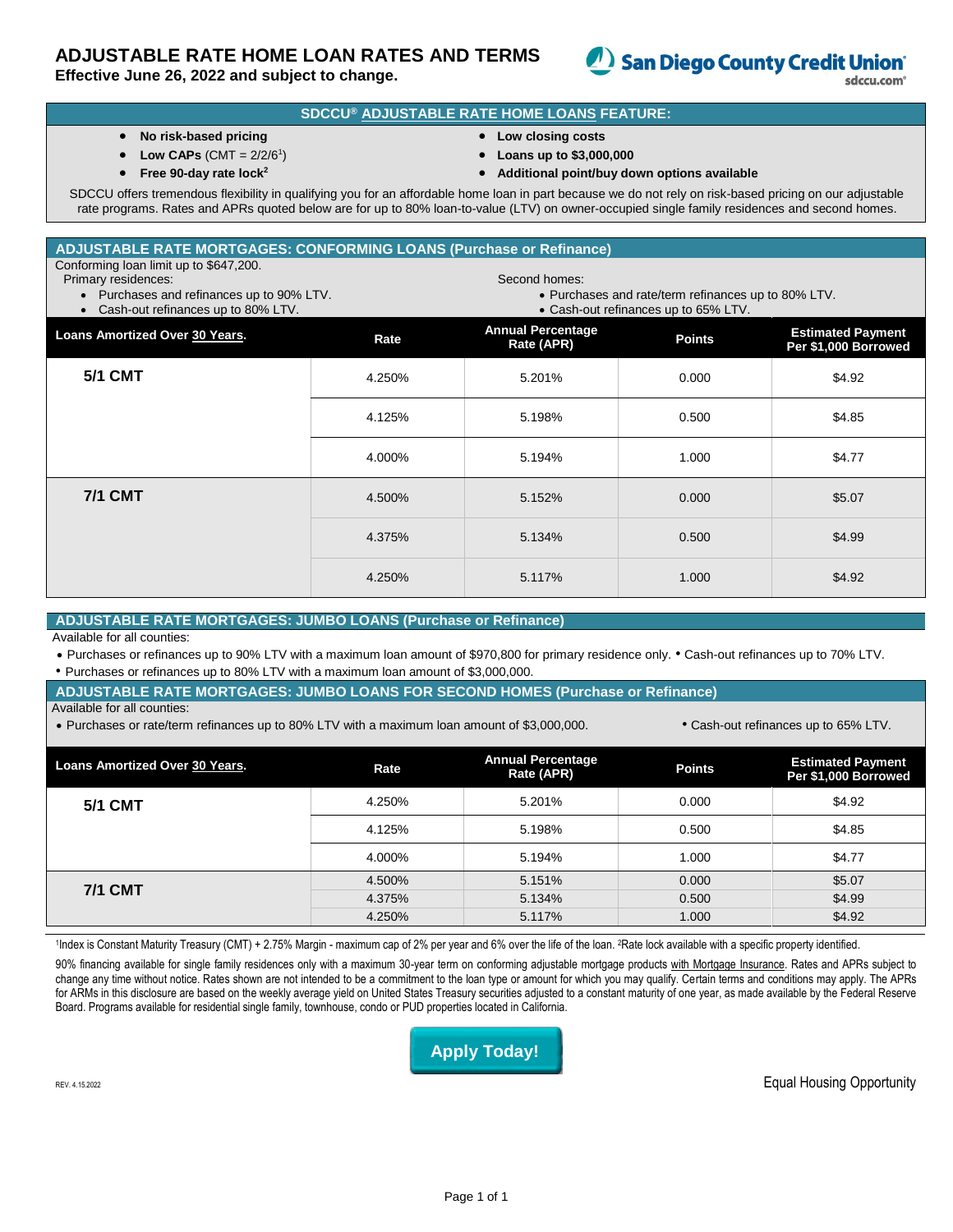# **FIXED RATE HOME LOAN RATES AND TERMS**

**Effective June 26, 2022 and subject to change.**



sdccu.com<sup>®</sup>

### **SDCCU® FIXED RATE HOME LOANS FEATURE:**

- - **Low closing costs ZERO point options** Additional point/buy down options available
- **Free 90-day rate lock<sup>1</sup>**

**The "BEST RATE" for each program is quoted below and is based on a purchase loan with a minimum 740 FICO® Score. Actual rate will depend on borrower's selected loan type and credit profile. The rate you qualify for may be higher based on potential adjustments due to your:**

- **FICO Score** *(Scores below 740 may have adjustments.)*

- **Loan-To-Value/Combined Loan-To-Value**
- **Cash-out refinance**
- **High balance loan amounts**
- **Subordinate financing**
- **- Term of the loan**

- Property types: Owner-occupied single family residence, townhouse, condo, manufactured home, 2-4 unit<sup>2</sup>, PUD properties located in California. Condo must be Fannie Mae approved (warrantable). *(Condos, manufactured homes and 2-4 unit properties will have adjustments.)*

**Apply online, call or visit a branch today to find out what options are available to you!**

#### **FIXED RATE MORTGAGES: CONFORMING LOANS**

#### Conforming loan limit up to \$647,200.

**Owner Occupied:** 10-, 15-, 20- and 30-year programs available.

- Purchases and rate/term refinances up to 90% LTV.<sup>3</sup>
- Mortgage insurance required for loans over 80% LTV.
- Cash-out refinance maximum 80% LTV.
- **Non-Owner Occupied:** 10-, 15-, 20- and 30-year programs available.
- Purchase maximum 80% LTV and add 1.000% to rate.
- Rate/term refinance maximum 75% LTV and add 1.000% to rate.
- Cash-out refinance maximum 75% LTV and add 1.000% to rate.

| <b>FIRST MORTGAGE LOANS</b>                                                                                        | Rate   | <b>Annual Percentage Rate</b><br>(APR) | Points | <b>Estimated Payment Per<br/>\$1,000 Borrowed</b> |  |
|--------------------------------------------------------------------------------------------------------------------|--------|----------------------------------------|--------|---------------------------------------------------|--|
| 10-Year                                                                                                            | 5.375% | 5.426%                                 | 0.000  | \$10.79                                           |  |
|                                                                                                                    | 5.250% | 5.409%                                 | 0.500  | \$10.73                                           |  |
|                                                                                                                    | 5.125% | 5.392%                                 | 1.000  | \$10.67                                           |  |
| 15-Year                                                                                                            | 5.500% | 5.536%                                 | 0.000  | \$8.17                                            |  |
|                                                                                                                    | 5.375% | 5.487%                                 | 0.500  | \$8.10                                            |  |
|                                                                                                                    | 5.250% | 5.439%                                 | 1.000  | \$8.04                                            |  |
| 20-Year                                                                                                            | 6.125% | 6.154%                                 | 0.000  | \$7.24                                            |  |
|                                                                                                                    | 6.000% | 6.091%                                 | 0.500  | \$7.16                                            |  |
|                                                                                                                    | 5.875% | 6.028%                                 | 1.000  | \$7.09                                            |  |
| 30-Year                                                                                                            | 6.375% | 6.397%                                 | 0.000  | \$6.24                                            |  |
|                                                                                                                    | 6.250% | 6.320%                                 | 0.500  | \$6.16                                            |  |
|                                                                                                                    | 6.125% | 6.242%                                 | 1.000  | \$6.08                                            |  |
| <b>SECOND HOMES</b>                                                                                                |        |                                        |        |                                                   |  |
| Purchases and rate/term refinances up to 80% LTV.<br>Cash-out refinance maximum 75% LTV.<br>$\bullet$<br>$\bullet$ |        |                                        |        |                                                   |  |